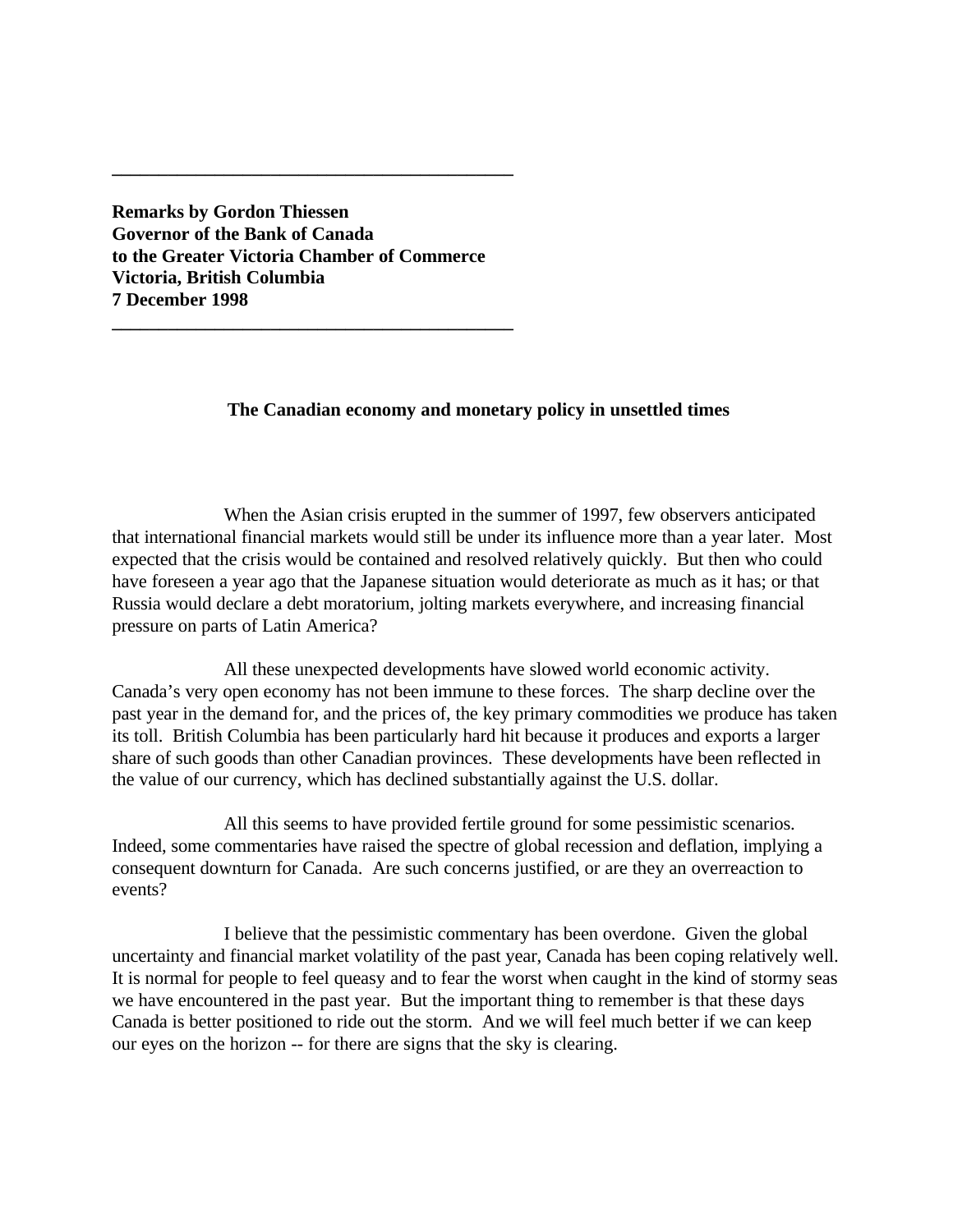What I would like to do this morning is to put the recent changes in the global economic and financial environment in perspective. Next, I will look at the implications for the world economy and for Canada in particular. I will finish with a discussion of the Bank of Canada's response to the international turbulence.

# **Global financial problems in perspective**

I will spare you the detailed chronology of the past year's events. You are probably already too familiar with it. Rather, I intend to focus on what has made this latest episode of global financial turbulence more troublesome than others in recent history. This should help us see recent developments in the Canadian economy and in monetary policy in a clearer light. It should also provide some insight on what needs fixing in the international financial system and what mistakes to avoid in the future.

So, why has the 1997-98 financial turmoil been more widespread and long-lasting? The way I see it, there were two main reasons. First, with the benefit of hindsight, it is clear that too many incautious international portfolio investments were made in the wake of the growing globalization of capital markets. Second, it has taken Japan much longer than expected to deal with its serious economic and financial problems, problems that long predated the Asian crisis.

Let me explain why I think these factors have had such an impact this time around.

First, the matter of *incautious international investment practices* -- what was the problem here? With the opening up of financial markets and with the decline in interest rates in industrial countries, a growing number of investors were attracted to higher returns abroad. "Abroad" often meant the so-called emerging-market countries, particularly those in Asia. With their rapid rates of economic growth year after year, these countries seemed to have great investment potential.

But foreign investments, especially in emerging markets, are far more complex than domestic ones. And assessing these investments can be very tricky. For one thing, investors are dealing with companies operating far away, in a very different economic and political environment. For another, financial regulatory and supervisory practices in some of these countries are less well-developed and transparent. In addition, investors may have felt rather well "protected" from risks -- for a couple of reasons. First, past assistance packages by the International Monetary Fund (IMF) and other international agencies may have led them to believe that the international community would always come to the rescue if worst came to worst. Second, many investment advisers evidently were not terribly fussed about the exchange rate risk because most Asian currencies were fixed to the U.S. dollar. It is all too easy to forget that having a fixed exchange rate is not in and of itself a guarantee that a currency will not decline in value -- which in fact is what many of these currencies have done.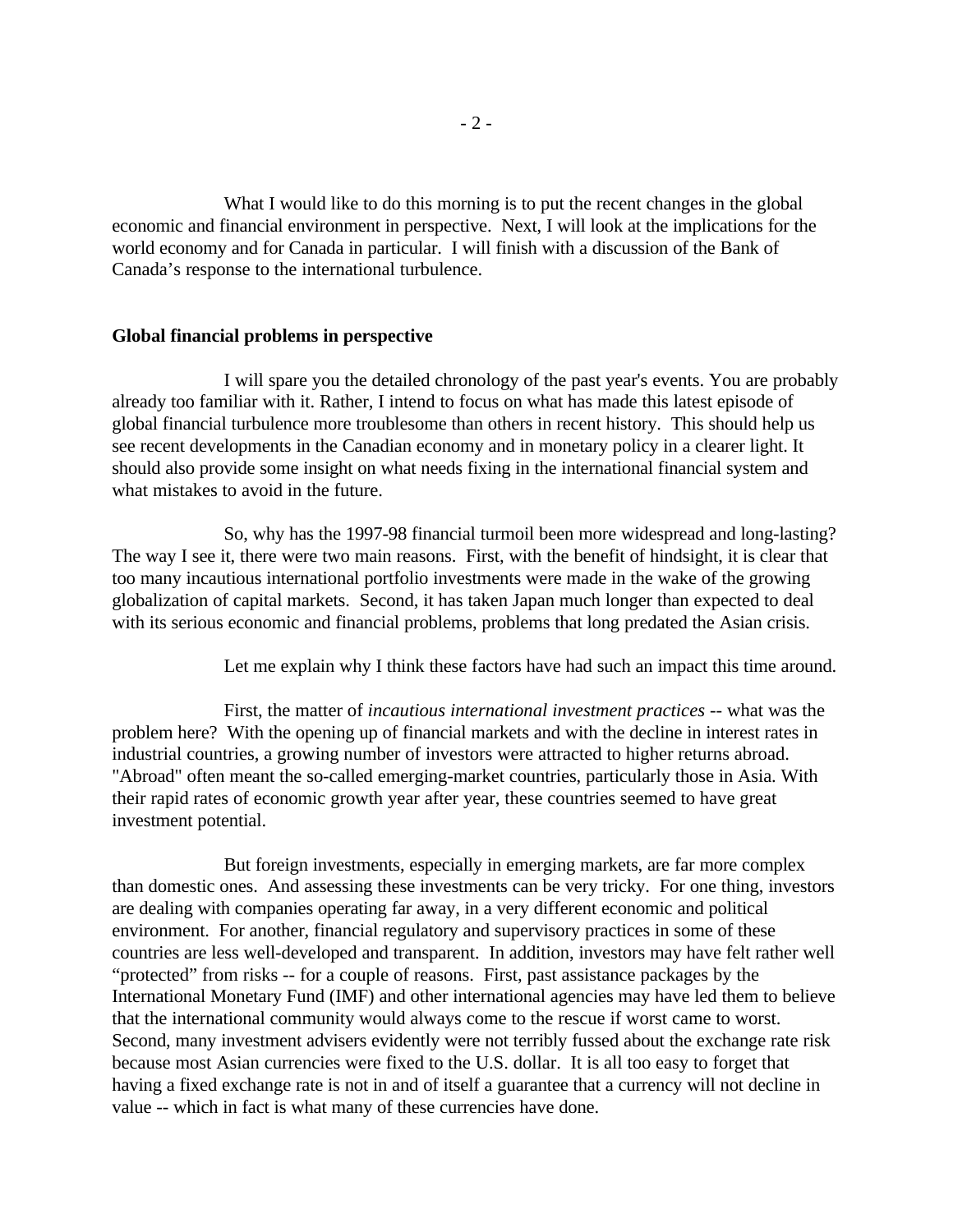In the end, huge amounts were placed in emerging markets in the 1990s by mutual funds, pension funds, financial institutions, and their clients, evidently without full appreciation of the risks involved. Moreover, many banks in these emerging markets were also taking large risks. They were borrowing short term from foreign banks, in U.S. dollars, at relatively low rates, and lending out long term, in domestic currency, at high rates -- often to domestic real estate developers.

When pegged exchange rate systems in Asia broke down under pressure, because they were fixed at levels that had become incompatible with changing economic fundamentals, both local and foreign investors rushed for the exits. And as exchange rates tumbled and interest rates soared, a host of other long-standing problems, especially related to weak banking systems, were unearthed. Investors that got burned in Southeast Asia tried to reduce their exposure to all emerging markets.

Initially, emerging countries outside Asia managed to withstand the pressure - until the outbreak of the Russian crisis. That Russia was running into serious fiscal difficulties had been well known for some time. But its decision to declare a unilateral moratorium on its debt last August shook markets everywhere, and even the most sophisticated investors became very agitated. The resulting global reassessment of risk, and the greater weight placed by investors on security, led to a movement of funds out of emerging-market bonds and corporate bonds into more secure U.S. Treasury bonds. Interest rates rose in the markets for riskier securities, and liquidity tightened -- hence, the concerns through the autumn about a global "credit crunch" and recession.

The second factor that has exacerbated the global financial turbulence this time is *the surprising severity and intractability of Japan's long-standing economic and financial problems*. Remember, Japan is the second largest economy in the world. Most of us expected that, once the Japanese recognized the seriousness of their problems, they would move quickly and decisively to fix them. A stronger Japanese economy would have made a significant difference to the outlook for the world economy. And it would have helped to speed up the turnaround in Southeast Asia -- much as a strong U.S. economy facilitated the adjustment in Mexico, following the 1994-95 crisis in that country. The deterioration of the Japanese economic and political climate in the spring and early summer of 1998 was an important factor in the intensified market pressures that precipitated the Russian crisis last August.

#### **What to do about the global turmoil?**

So what are we to conclude from all this?

The last thing we should do is retreat behind national borders and start placing restrictions on the free flow of international capital. That would be very unfortunate. Even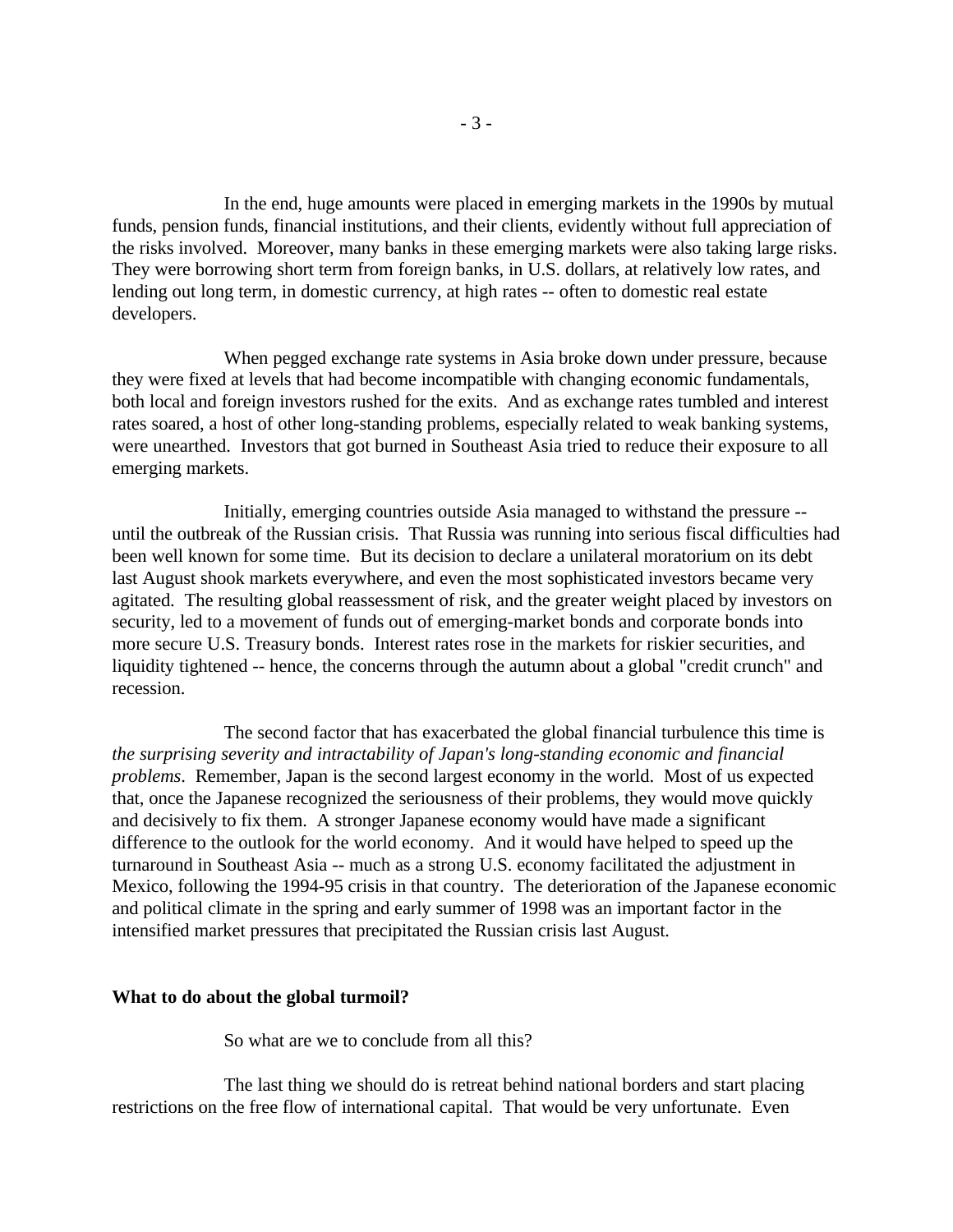though capital flows may sometimes prove difficult to handle, especially for small countries, there is much to be gained from access to world savings -- provided those savings are used prudently and productively. What we must do is find ways to minimize the costs, without giving up the benefits.

The Bank of Canada believes that a flexible exchange rate is very useful in this context. Under such a system, borrowers and lenders are constantly aware of the exchange rate risk, and the kind of pressures that built up behind the fixed exchange rates in Asia last year are much less likely to emerge.

I should also note that a good deal of work has already been done by the international community to strengthen the global financial system and reduce the risk that these recent problems will recur. In their October communiqué, the Finance Ministers and Central Bank Governors of the G-7 countries outlined a series of initiatives. These are designed to: increase the transparency of the international financial system; promote international standards of good practice; strengthen incentives to meet such standards; provide assistance to developing countries to reform and reinforce their economic and financial systems; and put in place a process for crisis management that envisages the involvement of private lenders at an early stage.

But all this, you may say, is to improve the international navigation and radar systems in the future. Meanwhile, we are still in difficult seas, wondering what's up ahead and worrying what may hit us next.

How worried should we be about the world economy and the outlook for Canada?

# **Keeping our eyes on the horizon**

I can tell you that there are positive factors in the picture as we look ahead. Let me elaborate, starting with the global environment. Perhaps the most reassuring element is that the economic expansion in the main industrialized countries, except Japan, is still well sustained. Remember that these countries account for more than half of world output. The U.S. economy, in particular, remains strong, growing much faster than anticipated in the third quarter. So even if it slows, that economy -- Canada's main export market -- will still be operating at relatively high levels. The major European economies, as a group, are also expanding moderately. And a number of industrial countries, including the United States, the United Kingdom, and many countries in continental Europe, have lowered their interest rates to help sustain domestic spending.

Japan is still the main uncertainty at this point. But the recent legislation to rehabilitate its banking sector, which is at the core of Japan's problems, and other measures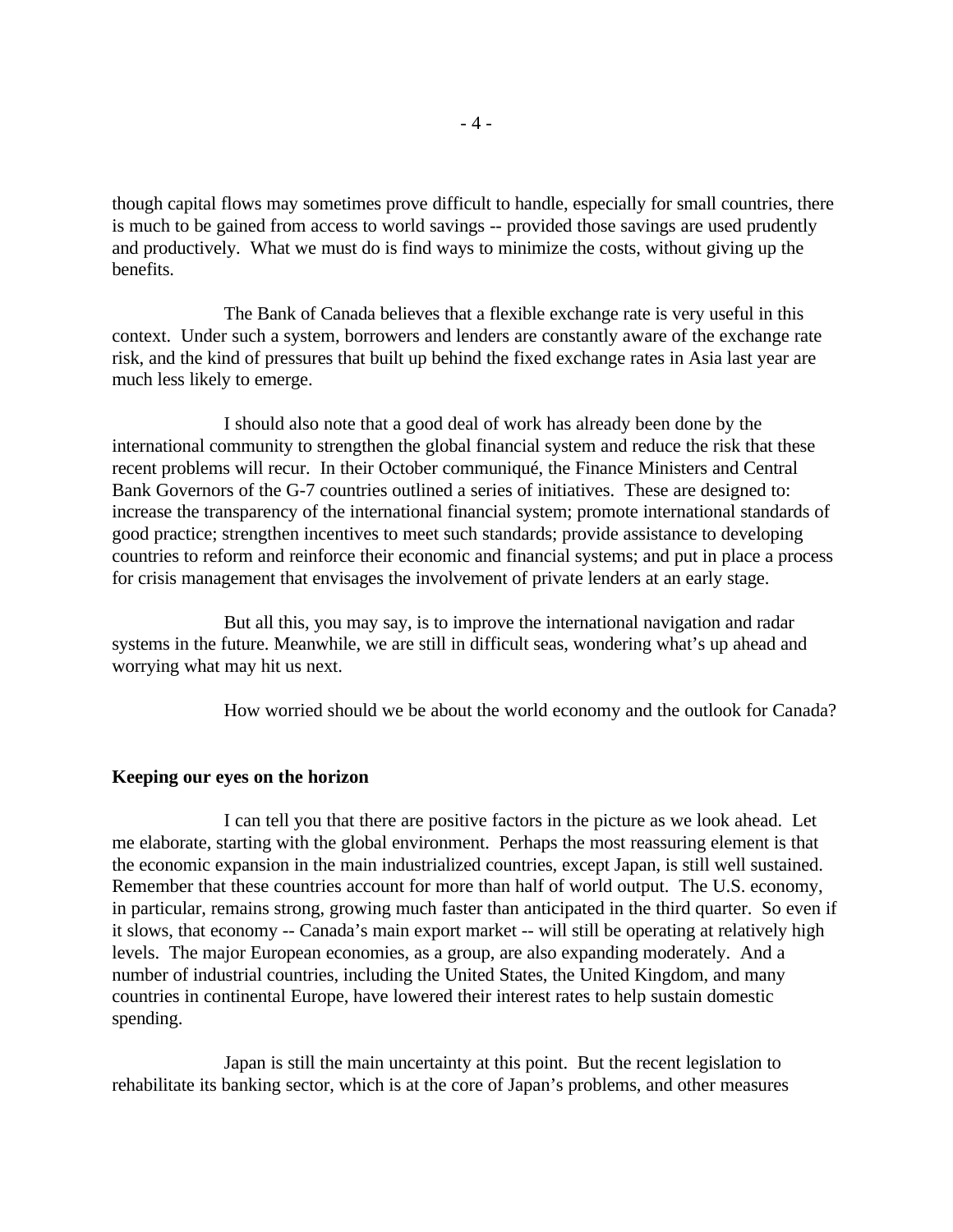proposed to stimulate the economy are grounds for cautious optimism. If these are implemented in a sensible, systematic fashion, the world economic outlook will brighten considerably.

Another factor that added to the pessimism through the early autumn was the concern about a "credit crunch" in the United States that could spread elsewhere, including here in Canada. However, the recent interest rate reductions by the U.S. Federal Reserve have eliminated the worst scenarios envisaged at the time. Some of the rise in interest rates on "lessthan-prime" debt, which occurred during the autumn because of concerns in global markets about risk and liquidity, has reversed. And the availability of credit is slowly improving.

This is not to say that we are completely out of trouble yet; or that there is no longer considerable uncertainty out there. But, for the reasons I have discussed, I certainly do not believe that the scenarios of worldwide recession and deflation are very likely as we look ahead.

As for Canada, it is true that we have been hit hard by the more than 15 per cent decline in commodity prices over the past year. It is also true that those lower prices, together with the slowing world economy, are affecting our export industries -- a fact that this audience probably knows only too well. It is also evident that the nervousness and volatility in financial markets have made some Canadian consumers and businesses less confident, affecting domestic spending plans. As a result, the Canadian economy has expanded much more moderately this year than in 1997, when it grew by more than 4 per cent (fourth quarter over fourth quarter).

As we look ahead to 1999, the considerable degree of global uncertainty that is still lingering makes all economic forecasts more tentative than usual. Because financial stability is so important for household and business confidence, the expansion of our economy will be influenced by how quickly global financial markets stabilize. Still, with accommodative monetary conditions and recent solid employment gains, spending by Canadian households and businesses, while slowing, should continue to contribute to an expanding economy. And, based on the Bank's current assessment of the world economic outlook and Canada's improved competitiveness, our exports should continue to grow.

# **The monetary policy response to the international turbulence**

Let me now turn to monetary policy. You will not be surprised to hear that throughout this period, the conduct of policy has been influenced by these exceptional international developments.

The sharp drop in commodity prices has inevitably meant lower incomes and wealth for Canadians. And we have had no choice but to adjust. Because we are on a floating exchange rate, much of the adjustment has taken place through a decline in the external value of the Canadian dollar. Had we been on a fixed exchange rate, we would still have had to adjust.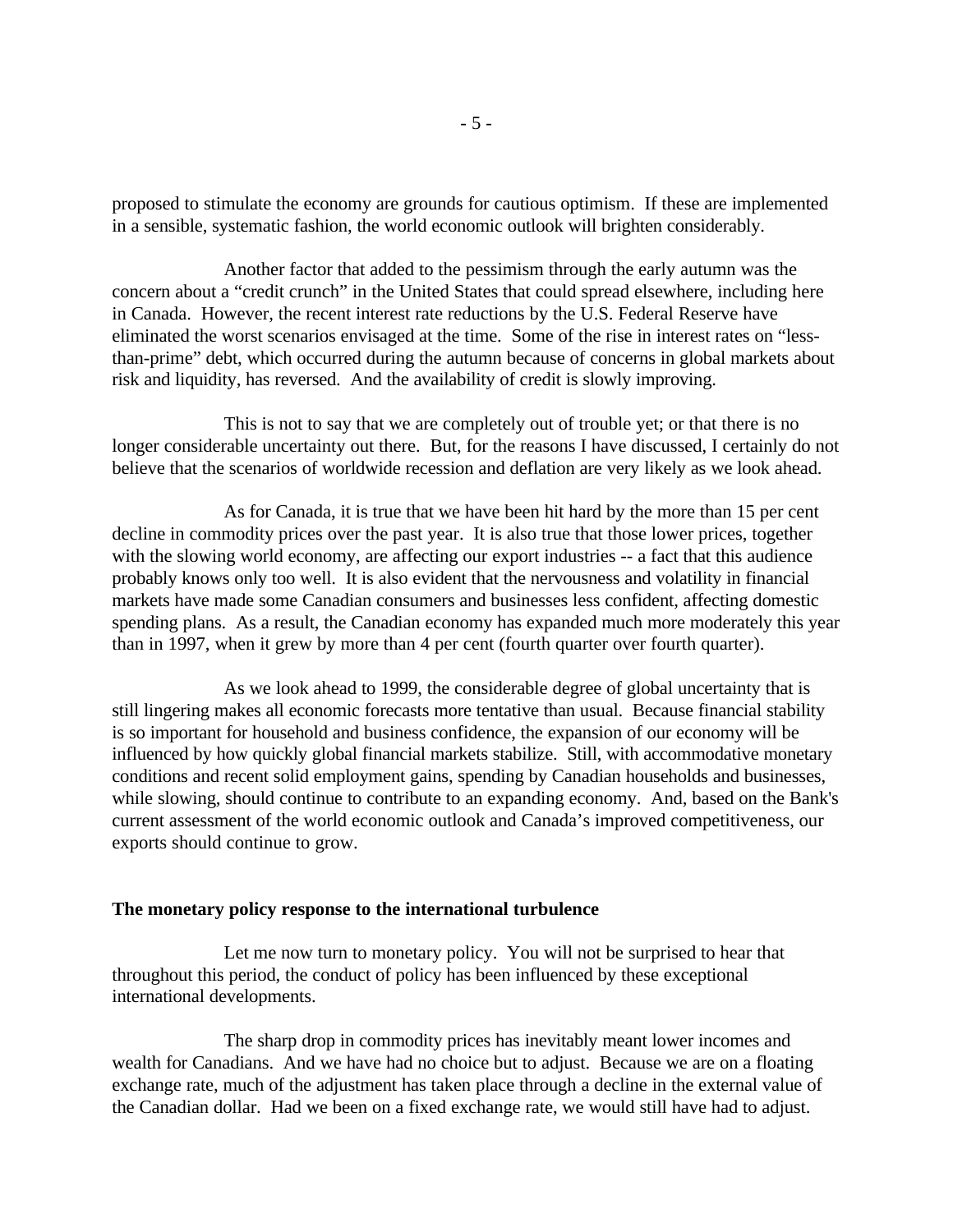But the adjustment would have been more difficult, since it would have had to come mainly through downward pressure on output, employment, and wages.

The depreciation of the Canadian dollar since the fall of 1997, while distressing, had for the most part been relatively orderly before the Russian crisis in August. At that point, pressure on our currency intensified because of a frantic worldwide capital flight to more secure U.S. assets and an exaggerated sense internationally of the importance of commodities for Canada. The move out of "commodity currencies" was intensified by fears that Russia would start dumping commodities on world markets.

As the decline in the Canadian dollar accelerated through August, medium- and long-term interest rates, including mortgage rates, began to rise sharply at a time when comparable U.S. rates were falling. We took this as a signal of potential loss of confidence in Canadian-dollar investments that could prove very costly for the economy. To head that off, we raised the Bank Rate by one percentage point in late August.

Our action, and the subsequent return of some stability to markets in the United States and elsewhere, helped to restore confidence in Canadian-dollar assets. And medium- and longer-term interest rates came back down.

When the U.S. Federal Reserve lowered its target interest rate three times between September and November, because of concerns about a possible "credit crunch" and an expected slowing in their economy, we followed with similar reductions in our Bank Rate. These cuts were appropriate, given the importance of the U.S. economy to Canada, our continued low inflation rate, and the improving international financial climate.

I know that the depreciation of the Canadian dollar has been a source of concern and dismay to many people. One concern is that a weak currency blunts the incentives to improve productivity in the export sector. I must say that this is more likely to be a problem if the weakness of the currency reflects an inflationary environment. But such is not the case in Canada today. Inflation is low and stable, and the Bank of Canada is formally committed to keeping it that way.

At the same time, I most certainly agree that we should always be looking at our economic policies from the perspective of their likely impact on the growth of productivity. After all, productivity is what matters for a sound economic performance and for rising standards of living over time. Currently, the low Canadian dollar provides an opportunity for Canadian businesses to expand their presence in foreign markets. But they must also continue to work hard to increase productivity and to ensure that they stay competitive as our currency regains strength.

What about monetary policy -- what is it doing to further productivity? The focus of Canadian monetary policy is on domestic price stability. This means keeping inflation low and